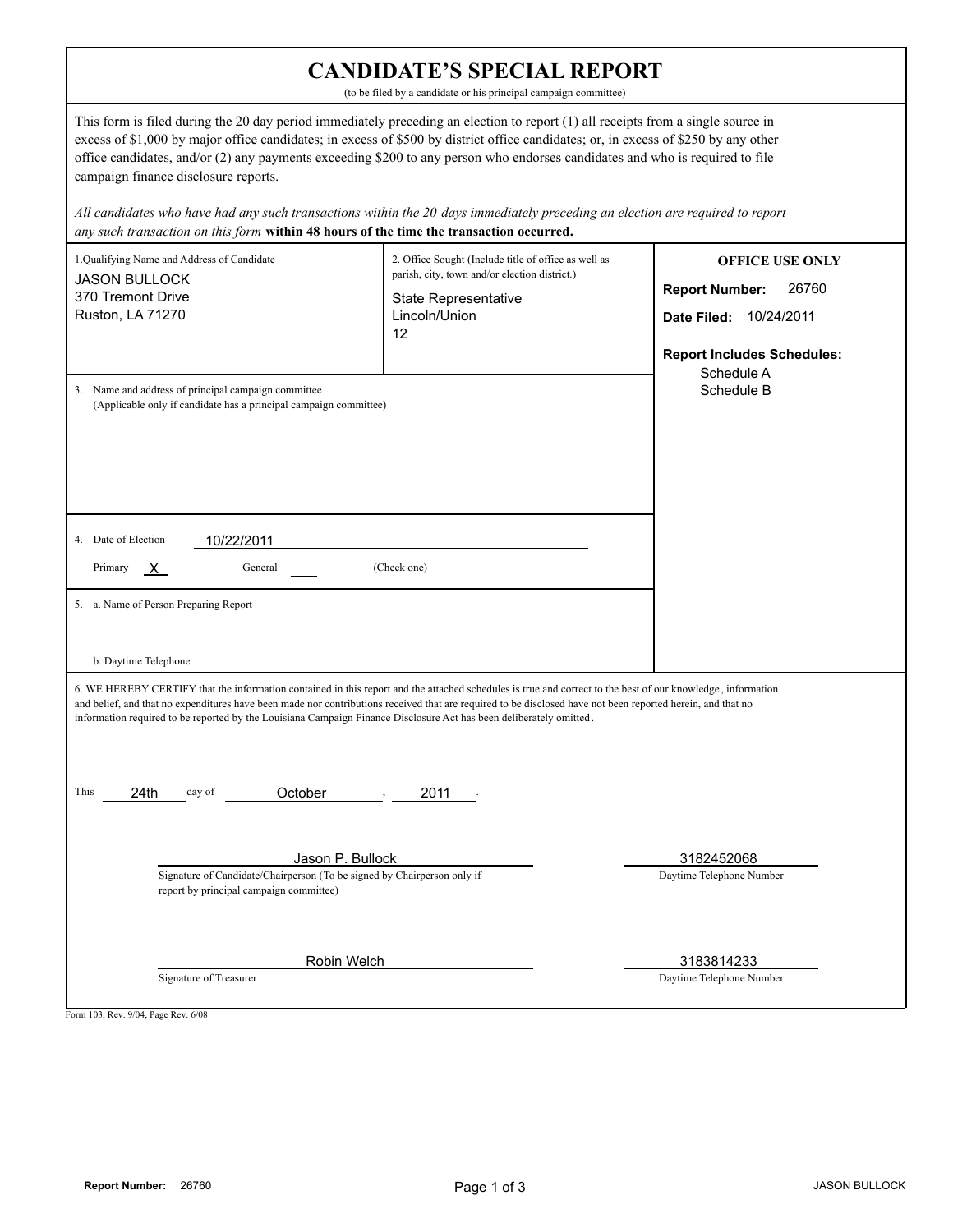## **SCHEDULE A: CONTRIBUTIONS (Including In-Kind Contributions)**

**MAJOR OFFICE CANDIDATES**: The following information must be reported for all contributions and in-kind contributions exceeding \$1,000 received during the last 20 days before the primary election, as well as those received in the last 20 days before the general election if the candidate participates in the general election.

**DISTRICT OFFICE CANDIDATES:** The following information must be reported for all contributions and in-kind contributions exceeding \$500 received during the last 20 daysbefore the primary election, as well as those received in the last 20 days before the general election if the candidate participates in the general election.

**ANY OTHER OFFICE CANDIDATES**: The following information must be reported for all contributions and in-kind contributions exceeding \$250 received during the last 20days before the primary election, as well as those received in the last 20 days before the general election if the candidate participates in the general election.

| 1. Name and Address of Contributor<br>(& description if in-kind)                                   | 2. Contributions this Reporting Period<br>a. Date(s) | b. Amount(s) | 3. Valuation if In-Kind |
|----------------------------------------------------------------------------------------------------|------------------------------------------------------|--------------|-------------------------|
| CATFISH CABIN OF MONROE INC<br>1400 Louisville Avenue<br>Monroe, LA 71201                          | 10/14/2011                                           |              | \$1,300.00              |
| Catfish meals for meet and greet in Farmerville                                                    |                                                      |              |                         |
| <b>LADANCO LLC</b><br>1012 Hawn Ave<br>Shreveport, LA 71107                                        | 10/19/2011                                           | \$1,000.00   |                         |
| LOUISIANA MANUFACTURERS POLITICAL<br><b>ACTION COMM</b><br>One American Place<br><b>Suite 2040</b> | 10/13/2011                                           | \$2,500.00   |                         |
| LOUISIANA OIL AND GASS POLITICAL ACTION<br><b>COMMI</b><br>P.O. Box 4069<br>Baton Rouge, LA 70821  | 10/19/2011                                           | \$1,000.00   |                         |
| LOUISIANA RESTAURANT ASSOCIATION<br>2700 North Arnoult Road<br>Metairie, LA 70002-5916             | 10/21/2011                                           | \$1,500.00   |                         |
| PENNY PERFECT LLC<br>110 West Park Avenue<br>Ruston, LA 71270                                      | 10/13/2011                                           | \$1,250.00   |                         |